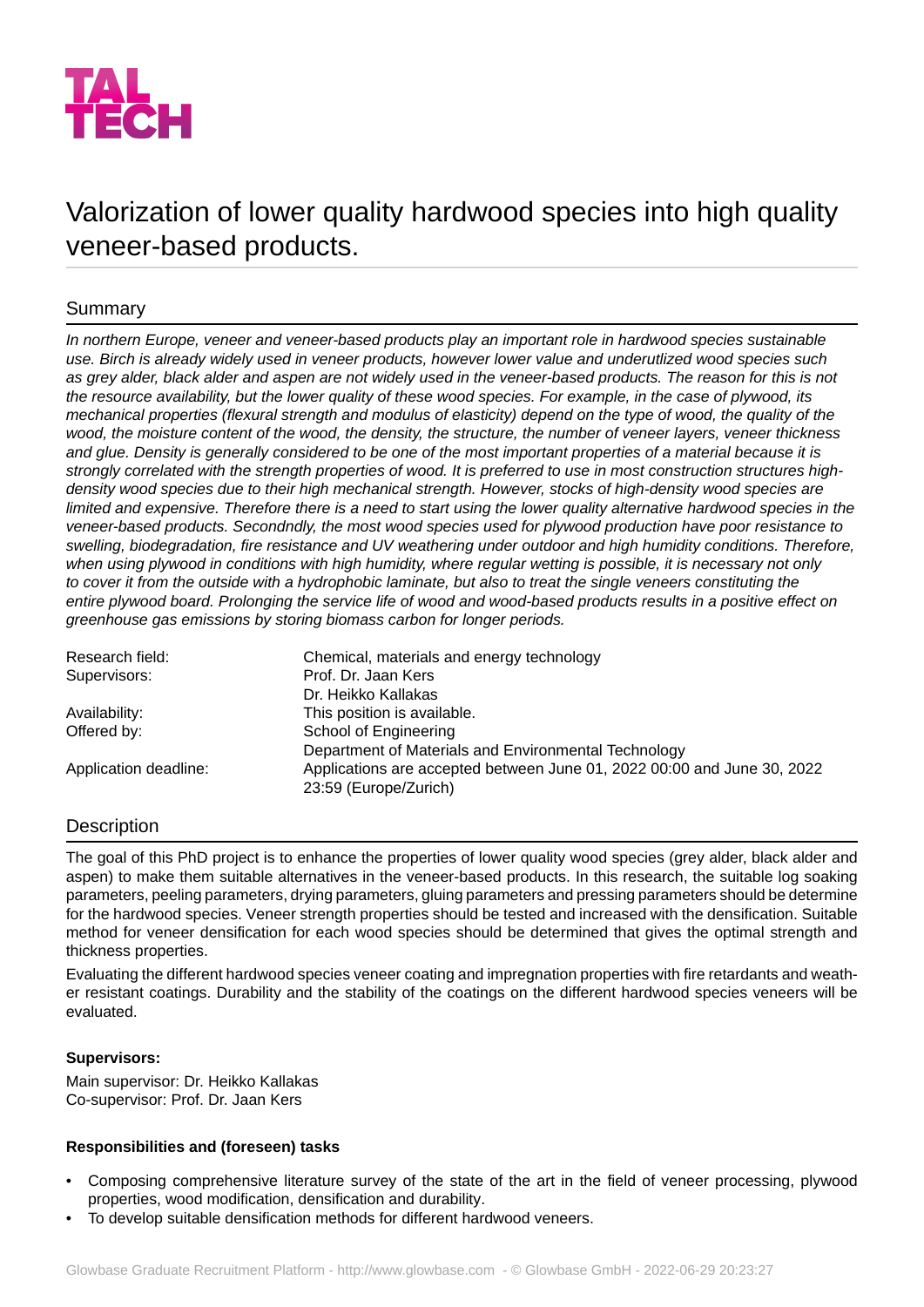

- To demonstrate the impact of veneer properties and processing parameters on veneer densification and surface quality.
- Characterization of the densification process with mechanical properties and surface properties.
- Evaluating the coatings and fire retardants and their durability on the different hardwood species veneers.
- Publishing of the results as journal articles and conference presentations.
- Contribute to the organization of research and practitioner workshops where project findings are presented

#### **Applicants should fulfil the following requirements:**

- Master's degree in the field of wood technology, wood science, wood chemistry or materials technology
- Familiar with methods, procedures and safety of wood technology or wood chemistry, which allows to work independently
- Excellent communication skills (written and spoken) in English
- A clear interest in the topic of the position
- Strong and demonstrable writing and analytical skills
- Capacity to work both as an independent researcher and as part of an international team
- Capacity and willingness to provide assistance in organizational tasks relevant to the project

#### **The following experience is beneficial:**

- Previous experience in wood technology or wood chemistry would be highly appreciated.
- Previous experience in the most relevant characterization methods (surface roughness, contact angle measurement, tensile and flexural tests) is also expected.
- Previous knowledge about veneer-based products and their technologies.
- Working knowledge of statistics.

The candidate should submit a research plan for the topic, including the overall research and data collection strategy. The candidate can expand on the listed research questions and tasks, and propose theoretical lenses to be used.

#### **We offer:**

- 4-year PhD position in one of the largest, most internationalized and leading engineering and technology research centers in Estonia.
- Opportunities for conference visits, research stays and networking with globally leading universities and research centers in the fields of wood technology and wood chemistry.

#### **About the department**

Department of Materials and Environmental Technology is an interdisciplinary research center of Tallinn University of Technology that focuses to lead the high-level, internationally recognized teaching, research and development in Estonia in the field of materials and environmental technology.

## **Additional information**

For further information, please contact Prof. Jaan Kers: jaan.kers@taltech.ee and Dr. Heikko Kallakas: heikko.kallakas@taltech.ee or visit the https://taltech.ee/en/department-materials-and-environmental-technology